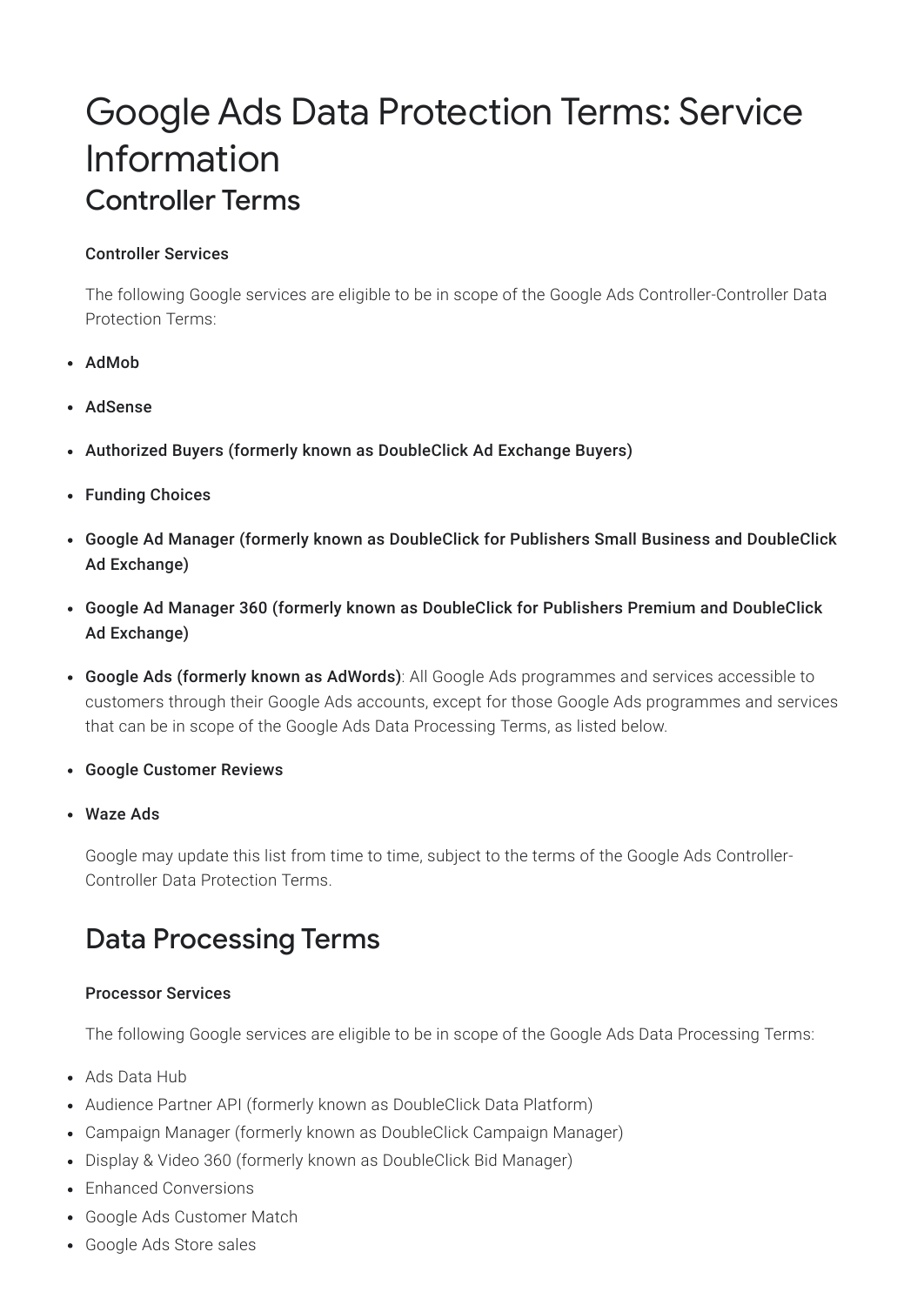- Google Ads Store sales (direct upload)
- Google Analytics
- Google Analytics 360
- Google Analytics for Firebase
- Google Attribution
- Google Attribution 360
- Google Data Studio
- Google Optimize
- Google Optimize 360
- Google Tag Manager
- Google Tag Manager 360
- Search Ads 360 (formerly known as DoubleClick Search)

Google may update this list from time to time, subject to the terms of the Google Ads Data Processing Terms.

#### Types of personal data

In relation to the Google Ads Data Processing Terms, Customer Personal Data may include the following types of personal data (as applicable, depending on the Processor Services provided under the Agreement).

| <b>Processor Service</b>                                                    | <b>Types of Personal Data</b>                                                                                                                         |
|-----------------------------------------------------------------------------|-------------------------------------------------------------------------------------------------------------------------------------------------------|
| Ads Data Hub                                                                | Online identifiers, including cookie identifiers, internet<br>protocol addresses and device identifiers; client identifiers                           |
| Audience Partner API<br>(formerly known as<br>DoubleClick Data<br>Platform) | Online identifiers, including cookie identifiers and device<br>identifiers                                                                            |
| Campaign Manager                                                            | Online identifiers, including cookie identifiers, internet<br>protocol addresses and device identifiers; precise location<br>data; client identifiers |
| Display & Video 360                                                         | Online identifiers, including cookie identifiers, internet<br>protocol addresses and device identifiers; precise location<br>data; client identifiers |
| <b>Enhanced Conversions</b>                                                 | Names, email addresses, phone numbers, addresses, client<br>identifiers, online identifiers, including internet protocol<br>addresses                 |
| Google Ads Customer<br>Match                                                | Names, email addresses, addresses and partner-provided<br>identifiers                                                                                 |
| Google Ads Store sales                                                      | Names, email addresses, phone numbers and addresses                                                                                                   |